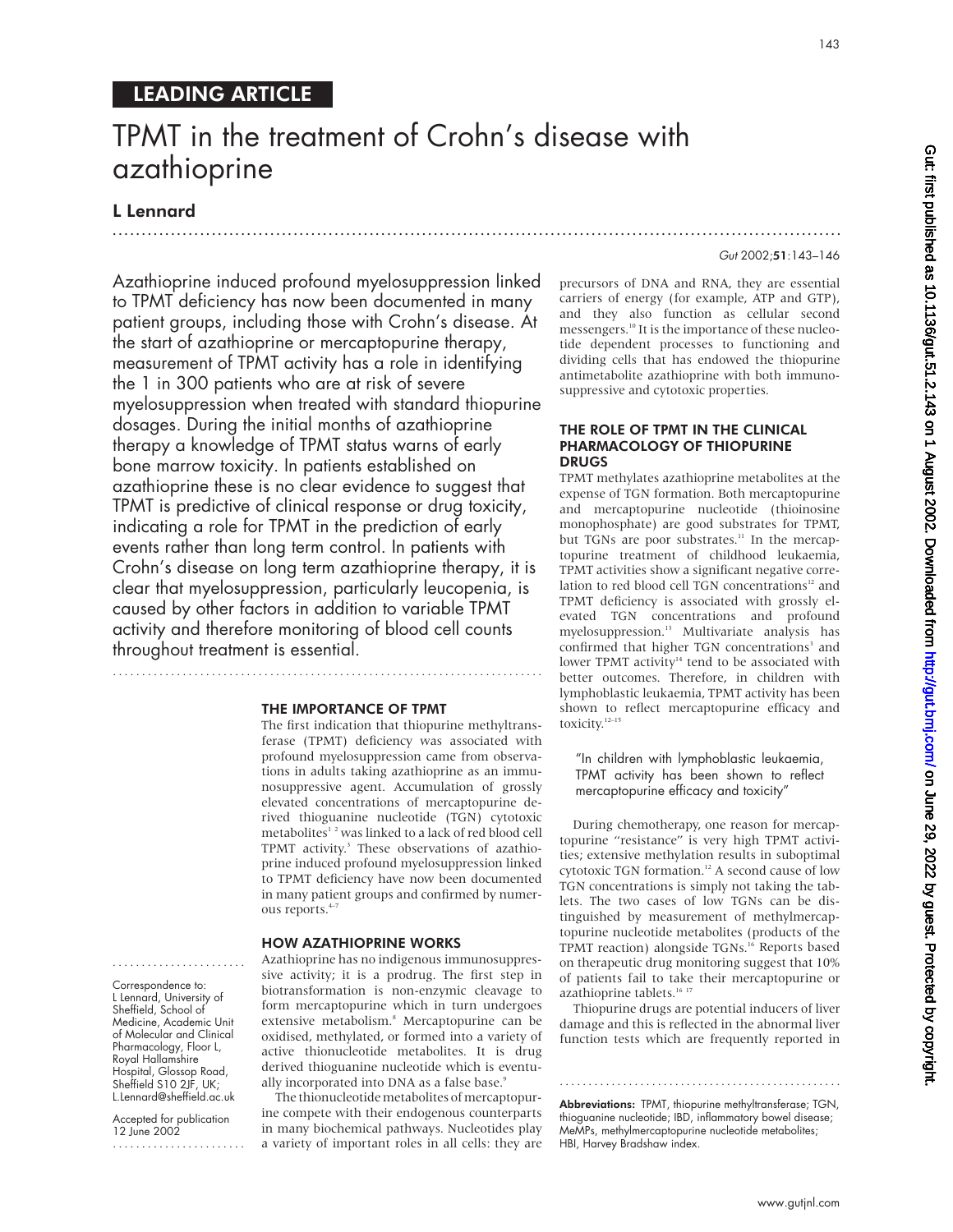children undergoing mercaptopurine or thioguanine long term maintenance chemotherapy for lymphoblastic leukaemia.18 The exact mechanisms of induced hepatotoxicity are unknown but TPMT produced methylated mercaptopurine metabolites have been implicated in the resultant liver damage<sup>19</sup>; children with higher TPMT activities develop more hepatotoxicity.<sup>15</sup>

# TPMT: THE BASICS

TPMT activity in the red blood cell and other human tissues is under the control of a common genetic polymorphism.<sup>20</sup> The frequency distribution of TPMT activity in Caucasian populations is trimodal: approximately 89% of the population have high enzyme activity and are homozygous for the wild-type allele (*TPMT<sup>H</sup>*), 11% inherit intermediate levels of enzyme activity with one wild-type and one variant allele (heterozygous *TPMT<sup>H</sup>/TPMT<sup>L</sup>*), while 1 in 300 subjects have no functional activity (two variant alleles, homozygous *TPMT*<sup>L</sup>).

A number of variant TPMT alleles have been described,<sup>21</sup> and ethnic differences in the incidence of these variant alleles may be important in the clinical use of thiopurines. *TPMT\*3A*, a double mutant, is the most frequently occurring variant allele (*TPMT<sup>L</sup>*) in white Caucasians but each mutation can occur independently (*TPMT\*3B* and *TPMT\*3C*). In African-Americans the mutant allele frequency was the same as recorded in Caucasians, but *TPMT\*3C* was the most prevalent mutant allele.<sup>22</sup> In a Korean population *TPMT\*3C* was the most frequent variant allele, and the *TPMT\*3A* allele was absent.<sup>21</sup>

"A number of variant TPMT alleles have been described, and ethnic differences in the incidence of these variant alleles may be important in the clinical use of thiopurines"

Variant alleles were only detected in 2.0% of South West Asians (*TPMT\*3C*) and 4.7% of Chinese (*TPMT\*3C*) compared with 10% of Caucasians (*TPMT\*2*, *\*3A,* and *\*3C*), indicating that *TPMT\*3C* is the oldest mutation and *TPMT\*2* the most recent, while variant alleles *TPMT\*4* to *TPMT8* are thought to be isolated mutations.<sup>23</sup>

#### TPMT AND CROHN'S DISEASE

The thiopurine drugs azathioprine and mercaptopurine are well established in the treatment of Crohn's disease.<sup>24</sup> Non-allergic clinical toxicities appear to be dose dependent and may correlate with aspects of azathioprine metabolism.<sup>24</sup> Leucopenia is a frequently reported side effect in patients with inflammatory bowel disease (IBD), and the observations made with respect to the TPMT genetic polymorphism and bone marrow toxicity in childhood leukaemia were initially translated to the treatment of Crohn's disease in 1996 by Cuffari and colleagues.<sup>25</sup> This study investigated mercaptopurine efficacy and toxicity in 25 adolescent patients with Crohn's disease. TPMT activity was investigated indirectly by measurement of the products of the TPMT reaction the methylmercaptopurine nucleotide metabolites (MeMPs). Remission (assessed by a modified Harvey Bradshaw index (HBI)) correlated with TGN concentrations (p<0.5) but not MeMPs. Mercaptopurine complications however were "generally associated" with increased MeMPs. However, Cuffari observed that although a lack of clinical response (high HBI) was associated with low TGNs, a satisfactory clinical response (low HBI) was associated with a wide range of red blood cell TGNs. In a larger patient group (n=82), disease remission was shown to correlate with TGNs over 250 pmol/8×10<sup>8</sup> red blood cells.<sup>26 27</sup> However, MeMPs, potentially an indirect measure of TPMT activity, did not correlate with TGN concentrations.<sup>27</sup> The question now was, can direct measurement of TPMT

phenotypic activity or genotype assist clinicians in optimising the therapeutic response to mercaptopurine?

"Can direct measurement of TPMT phenotypic activity or genotype assist clinicians in optimising the therapeutic response to mercaptopurine?"

A dramatic amplification of interest in the TPMT genetic polymorphism arose with the commercial availability of the thiopurine enzyme and metabolite assays.<sup>28 29</sup> This, coupled with a number of institutions capable of "in house" pharmacogenetic analysis, has produced a plethora of abstracts in recent years, but many of these have yet to be translated into peer reviewed articles. Dubinsky and colleagues<sup>28</sup> in a study of 92 paediatric IBD patients, 79 of whom had Crohn's disease, reported that patients heterozygous for TPMT (8/92) had higher TGN concentrations (p<0.001) and all responded to therapy. This study confirmed an association between high red blood cell TGNs and clinical response to mercaptopurine. The best probability of patient response was not significantly increased until red blood cell TGN concentrations were >235 pmol. The odds ratio of a therapeutic response for red blood cell TGNs greater than 235 pmol was 5.0 (95% confidence interval 2.6–9.7; p<001). The products of the TPMT reaction (the MeMPs) did not correlate with disease activity but patients generating high MeMP concentrations did however experience more hepatotoxicity. Although hepatotoxicity was experienced at low MeMP concentrations, the risk increased threefold at MeMPs above the third quartile (>5700 pmol).

In this study, $28$  analysis of TPMT genotypes showed that only one of 13 patients who experienced leucopenia was heterozygous for TPMT. The vast majority (97%) of patients with drug related toxicity had a wild-type TPMT genotype. In addition, the range of mercaptopurine dosages were similar in the heterozygotes and wild-type TPMT genotypes.<sup>28</sup> Subsequently, this group analysed TPMT activities in 51 IBD patients, of whom 35 had Crohn's disease.<sup>29</sup> Again, there was no significant relationship between TPMT activity and thiopurine dosage. In a subgroup of 42 patients, seven had intermediate TPMT activity (that is, presumed heterozygotes) and all were non-responders. In the group as a whole, red blood cell TGNs were positively correlated with therapeutic efficacy and MeMPs with drug related toxicity which, in the majority of cases, was hepatotoxicity.

Colombel and colleagues<sup>30</sup> reported TPMT genotype analysis in 41 Crohn's disease patients. All of this patient group had experienced leucopenia (white cell count <3.0×10<sup>9</sup>/l) or thrombocytopenia (platelets  $\langle 100 \times 10^9 / 1 \rangle$  leading to a reduction in thiopurine dose (17% of patients) or withdrawal (83% of patients). Four patients (10%) were TPMT deficient (homozygous variant allele), seven (17%) were heterozygotes, and the reminder had wild-type activity. From the start of thiopurine therapy, the time to bone marrow toxicity was less than 1.5 months in the four TPMT deficient patients, ranged from 1 to 18 months in the heterozygotes, and from 0.5 to 87 months in patients with wild-type TPMT. Variant alleles associated with lack of or lower TPMT activity are over represented in this small study group compared with the general population but it was clear that myelosuppression was caused by other factors in these patients with Crohn's disease.<sup>30</sup>

By far the largest and perhaps the most extensive study on TPMT activities in IBD patients was reported by Lowry and colleagues.31 Of 170 patients studied, 130 had Crohn's disease and the duration of constant dose azathioprine (n=115) or mercaptopurine  $(n=55)$  therapy ranged from 3.5 to 102 months. All patients had responded to, and were tolerant of, thiopurines. Patients with intermediate TPMT activity  $(n=23,$ 13.5%) had significantly higher red blood cell TGN concentrations, but for the group as a whole there was no difference in red blood cell TGNs between those in clinical remission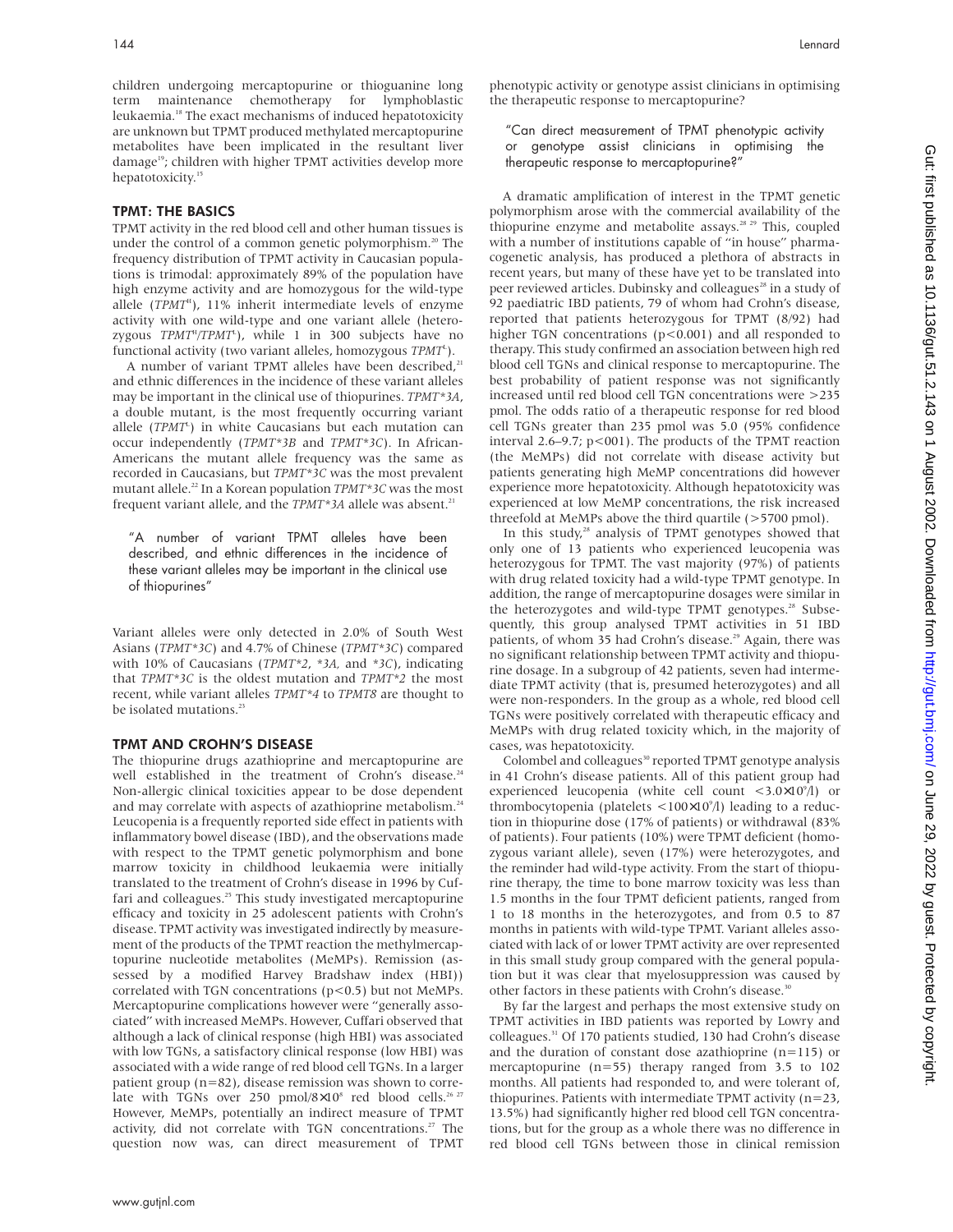(n=114, 67%) and those with active disease. In Lowry's report,<sup>31</sup> active disease was recorded in 33% of those with wild-type homozygous "normal" TPMT activity and 33% of patients with a heterozygous intermediate TPMT activity. Neither pretreatment or on-therapy TPMT activities were associated with leucopenia but the self selected nature of this cohort would have excluded those individuals with early leucopenia.

A recent report by Campbell and colleagues<sup>32</sup> of TPMT activities in 113 IBD patients (61 with Crohn's disease) investigated those who were currently taking azathioprine (n=63), those who had discontinued azathioprine  $(n=24)$ , and those who had never taken azathioprine  $(n=26)$ . TPMT activities were similar in all three groups (range 9–41 units; median 25). TPMT activity correlated (*r*=0.41, p<0.001) with the lowest neutrophil count in the first four months of azathioprine therapy. In the intolerant group, those experiencing neutropenia had significantly lower TPMT activities than those experiencing other toxicities (for example, pancreatitis, hepatitis, dermatological problems). Survival analysis, based on time to first relapse, was performed on a subgroup of patients taking low dose (<2.0 mg/kg) azathioprine. Those individuals with lower TPMT activities (<20 units) had a statistically significant relapse free advantage (log rank  $\chi^2$ =4.0;  $p$ <0.05).<sup>32</sup> In this low dose azathioprine cohort, mean TPMT activities in patients with stable disease  $(n=20)$  were significantly lower (19.8 *v* 27.6 units) than those measured in patients who had experienced active disease (n=14).

Similar apparently contradictory results have emerged when assessing the clinical value of TPMT in the context of azathioprine immunosuppression for other patient groups. In the long term treatment of systemic lupus erythematosus with azathioprine, TPMT genotyping failed to predict the majority of thiopurine induced neutropenias.<sup>33</sup> In contrast, in rheumatic disease, TPMT genotype predicted therapy limiting toxicity induced by azathioprine, five of the six patients with variant alleles experienced leucopenia within one month of starting thiopurines. Within two months of starting azathioprine, seven patients had abnormal liver function tests. Six of the seven had wild-type TPMT alleles.<sup>34</sup> Taken together, the results of all of the studies detailed above indicate a potential role for TPMT in the prediction of early events rather than long term control.

#### DRUG-DRUG INTERACTIONS

The clinician should be aware that a number of compounds, which could be coadministered with azathioprine or mercaptopurine, may potentially influence TPMT activity. After a therapeutic dose of aspirin, plasma concentrations of salicylic acid are within the range for TPMT inhibition<sup>35</sup> and the loop diuretic frusemide inhibits TPMT at concentrations within the therapeutic range for frusemide.<sup>36</sup>

#### "A number of compounds, which could be coadministered with azathioprine or mercaptopurine, may potentially influence TPMT activity"

Balsalazide, olsalazine, sulphasalazine, and 5-aminosalicylic acid are potent inhibitors of TPMT in vitro.<sup>37</sup> <sup>38</sup> In a large long term clinical study of IBD, mercaptopurine was withdrawn in 10% of patients because of the occurrence of adverse reactions. Over half of the patients in that study were treated simultaneously with mercaptopurine and sulphasalazine.<sup>39</sup> A possible drug-drug interaction, linked to TPMT inhibition, was reported in a patient with refractory Crohn's disease who developed bone marrow suppression while receiving daily mercaptopurine and olsalazine.<sup>40</sup>

In the report of Dubinsky and colleagues, $28$  48 patients (52%) received concomitant mesalamine therapy but coadministration of mesalamine was reported not to influence

TGN or MeMP concentrations. This was later confirmed in a subsequent study reporting TPMT activities in 51 IBD patients (35 with Crohn's disease).<sup>29</sup> Concurrent mesalamine did not influence TPMT activity or mercaptopurine derived metabolite concentrations. This report is in contrast with the findings of Lowry and colleagues<sup>41</sup> who compared red blood cell TGNs in the same patient prior to and during coadministration of 5′ aminosalicylic acids. Mesalamine, balsalazide, and sulphasalazine all produced increased red blood cell TGNs in the 29 Crohn's disease patients studied. This was taken to indicate the possibility of in vivo TPMT inhibition.<sup>41</sup> Inhibition of an enzyme in vivo will not necessarily be reflected by lower TPMT activities because TPMT is measured in vitro in the absence of the inhibitor.

Patients receiving concurrent mesalamine, sulphasalazine, or olsalazine had significantly lower median white cell counts compared with patients not taking aminosalicylates.<sup>31</sup> In addition to the possible myelosuppressive influence of increased TGN concentrations, there are other factors that can influence leucocyte count in these patients. An additional variable in the occurrence of leucopenia is the ability of the individual to metabolise aminosalicylates by acetylation. Variations in the ability to form the major metabolite N-acetyl 5'aminosalicycylic acid (that is, "slow acetylator" status) have been linked to leucopenia. This may also contribute to the myelosuppression observed with sulphasalazine.<sup>41 42</sup>

#### **CONCLUSIONS**

When reflecting on TPMT activity in the treatment of Crohn's disease with azathioprine, it is clear that one is dealing with a mixed cohort of patients receiving a wide variety of thiopurine dosages supplemented to various degrees by other immunosuppressive agents. $24$  At the start of azathioprine or mercaptopurine therapy, measurement of TPMT activity has a role in identifying the 1 in 300 patients who are at risk of severe myelosuppression when treated with standard thiopurine dosages. In addition, identification of the heterozygote intermediate TPMT individual identifies those prone to early leucopenic episodes. During the initial four months of thiopurine therapy, lower TPMT activities correlate with low neutrophil counts.<sup>32</sup> Thus a knowledge of TPMT status warns of early bone marrow toxicity. Indications are that identification of the heterozygote would indicate those patients who could be safely managed on lower (<2.0 mg/kg) azathioprine dosages.<sup>32</sup> We await a formal analysis of TPMT activities with respect to the frequency of active disease recurrence in those patients on long term thiopurine immunosuppression.

#### "A knowledge of TPMT status warns of early bone marrow toxicity"

In patients established on azathioprine, TPMT was not predictive of clinical response or drug toxicity.<sup>31</sup> These observations are perhaps due in part to the self selected nature of this group of patients in whom early events had already occurred. Thus during long term thiopurine therapy, it appears that by careful titration of dosages to clinical response by frequent monitoring of blood cell counts and liver function tests the TPMT genetic polymorphism could have been circumvented. As yet, there is no evidence to suggest a specific role for TPMT in the management of patients already established on azathioprine/mercaptopurine immunosuppression. However, taken together the results of the studies detailed in this article indicate a role for TPMT in the prediction of early events rather than long term control.

In the patient with Crohn's disease on long term azathioprine therapy it is clear that myelosuppression, particularly leucopenia, is caused by other factors in addition to variable TPMT activity and therefore monitoring of blood cell counts throughout treatment remains essential.<sup>15</sup>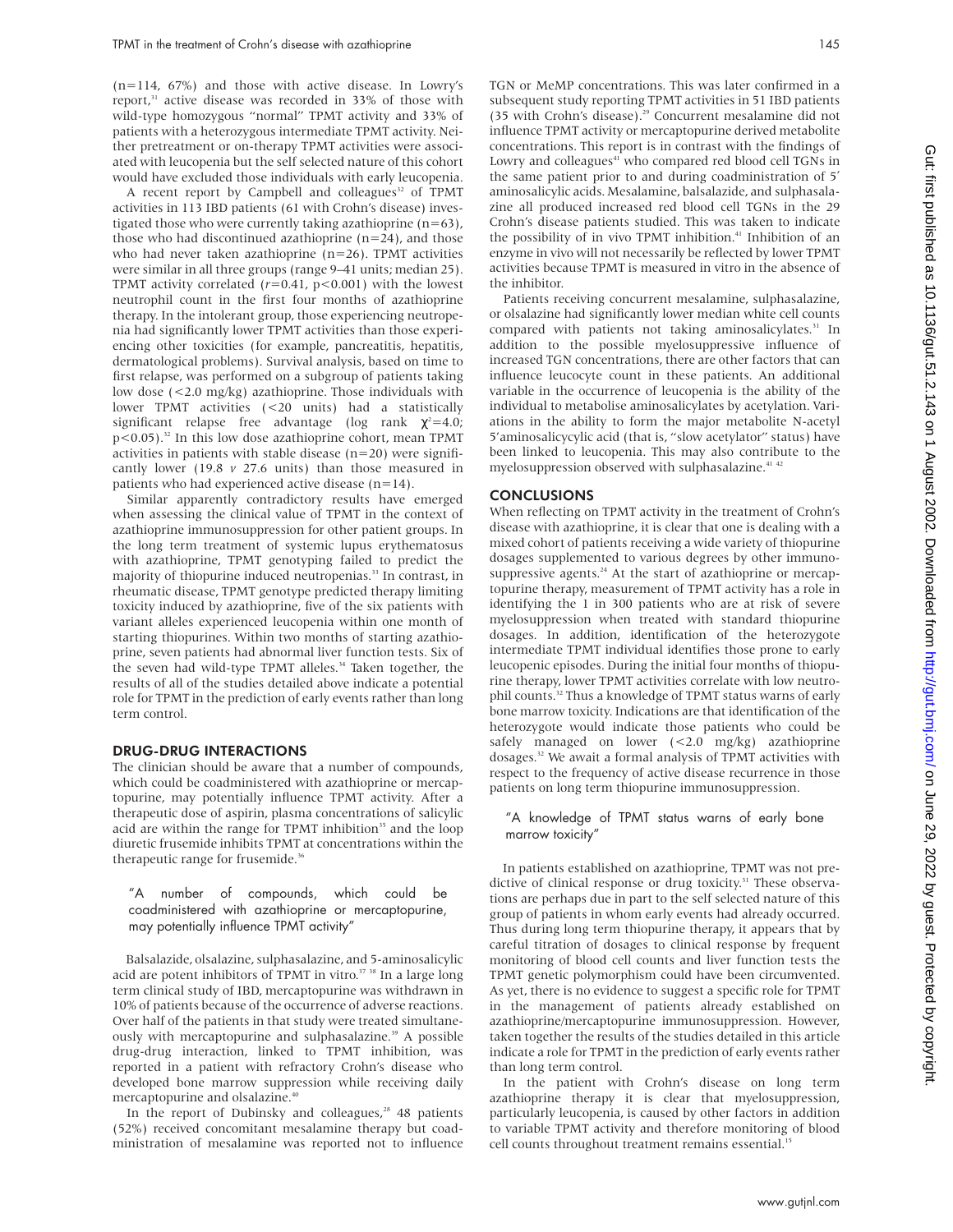# ACKNOWLEDGEMENT

The Leukaemia Research Fund of Great Britain supported the studies of TPMT and thiopurine pharmacology in the treatment of childhood leukaemia.

#### REFERENCES

- 1 Lennard L, Murphy MF, Maddocks JL. Severe megaloblastic anaemia associated with abnormal azathioprine metabolism. Br J Clin Pharmacol 1984;17:171–2.
- 2 Maddocks JL, Lennard L, Amess J, et al. Azathioprine and severe bone marrow depression. Lancet 1986;I:156.
- 3 Lennard L, Van Loon JA, Weinshilboum RM. Pharmacogenetics of acute azathioprine toxicity: Relationship to thiopurine methyltransferase genetic polymorphism. Clin Pharmacol Ther 1989;46:149-54.
- 4 Evans WE, Horner MH, Chu YQ, et al. Altered mercaptopurine metabolism, toxic effects, and dosage requirement in a thiopurine methyltransferase deficient child with acute lymphoblastic leukaemia*. J*<br>Pediatr 1991;**119**:985–9.
- 5 Anstey A, Lennard L, Mayou SC, et al. Pancytopenia related to azathioprine—an enzyme deficiency caused by a common genetic polymorphism: a review. J Royal Soc Med 1992;85:752-6
- 6 Schutz E, Gummert J, Mohr F, et al. Azathioprine-induced myelosuppression in thiopurine methyltransferase deficient heart<br>transplant recipient. *Lancet* 1993;**341**:436.
- 7 McBride KL, Gilchrist GS, Smithson WA, et al. Severe 6-thioguanine-induced marrow aplasia in a child with acute lymphoblastic leukaemia and inherited thiopurine methyltransferase deficiency. J Pediatric Hematol Oncol 2000;22:441-5.
- 8 Lennard L. The clinical pharmacology of 6-mercaptopurine. *Eur J Clin*<br>Pharmacol 1992;**43**:329–39.
- 9 Marathias VM, Sawicki MJ, Bolton PH. 6-Thioguanine alters the structure and stability of duplex DNA and inhibits quadruplex DNA formation. Nucleic Acids Res 1999;27:2860–6.
- 10 Cory JG. Purine and pyrimidine nucleotide metabolism. In: Devlin TM, ed. *Textbook of biochemistry with clinical correlations, 4t*h edn. New<br>York: Wiley-Liss Inc., 1997:489–523.<br>11 **Deininger M**, Szumlanski CL, Otterness DM, *et al*. Purine substrates for
- human thiopurine methyltransferase. Biochem Pharmacol 1994;11:2135–8.
- 12 Lennard L, Lilleyman JS, Van Loon JA, et al. Genetic variation in response to 6-mercaptopurine for childhood acute lymphoblastic<br>leukaemia. *Lancet* 1990;**336**:225–9.
- 13 Lennard L, Gibson BES, Nicole T, et al. Congenital thiopurine methyltransferase deficiency and 6-mercaptopurine toxicity during treatment for acute lymphoblastic leukaemia. Arch Dis Child 1993;69:577–9.
- 14 Relling MV, Hancock ML, Boyett JM, et al. Prognostic importance of 6-mercaptopurine dose intensity in acute lymphoblastic leukemia*. Blood*<br>1999;**93**:2817–23.
- 15 Relling MV, Hancock ML, Rivera GK, et al. Mercaptopurine therapy intolerance and heterozygosity at the thiopurine S-methyltransferase gene locus. J Natl Cancer Inst 1999;91:2001–8.
- 16 Lennard L, Welch J, Lilleyman JS. Intracellular metabolites of 6-mercaptopurine in children with lymphoblastic leukaemia: a possible<br>indicator of non-compliance. *Br J Cancer* 1995;**72**:1004–6.<br>17 Webster S, Sanders DS, Lennard L, *et al.* Azathioprine metabolites in
- inflammatory bowel disease and incidence of non-compliance. Gut 2002;50(supp II):A76.
- 18 Schmeigelow K, Pulczynska M. Prognostic significance of hepatotoxicity
- during maintenance chemotherapy for childhood acute lymphoblastic<br>leukaemia. Br J Cancer 1990;**61**:767–72.<br>19 **Luce JK**, Frenkel EP, Vietti TJ, *et al.* Clinical studies of<br>6-methylmercaptopurine riboside (NSC-40774) in ac Cancer Chemother Rep 1967;51:535–46.
- 20 Weinshilboum R. Thiopurine pharmacogenetics: Clinical and molecular studies of thiopurine methyltransferase. Drug Metab Disp 2001;29:601–5.
- 21 Otterness D, Szumlanski C, Lennard L, et al. Human thiopurine methyltransferase pharmacogenetics: Gene sequence polymorphisms. Clin Pharmacol Ther 1997;62:60-73.
- 22 Hon YY, Fessing MY, Pui C-H, et al. Polymorphisms of the thiopurine S-methyltransferase gene in African-Americans. Hum Mol Genet 1999;8:371–6.
- 23 Krynetski EY, Evans WE. Genetic polymorphism of thiopurine S-methyltransferase: Molecular mechanisms and clinical importance. Pharmacology 2000;61:136–46.
- 24 Sandborn WJ. Azathioprine: State of the art in inflammatory bowel disease. Scand J Gastroenterol 1998;33(suppl 225):92–9.
- 25 Cuffari C, Theoret Y, Latour S, et al. 6-Mercaptopurine metabolism in Crohn's disease: correlation with efficacy and toxicity. Gut 1999;39:401–6.
- 26 Cuffari C, Hunt S, Bayliss TM. Enhanced bioavailability of azathioprine compared to 6-mercaptopurine therapy in inflammatory bowel disease. Aliment Pharmacol Ther 2000;14:1009–14.
- 27 Cuffari C, Hunt S, Bayliss TM. Utilisation of erythrocyte metabolite levels to optimise azathioprine therapy in patients with inflammatory bowel disease. Gut 2001;48:642–6.
- 28 Dubinsky MC, Lamothe S, Yang HY, et al. Pharmacogenetics and metabolite measurement for 6-mercaptopurine therapy in inflammatory bowel disease. Gastroenterology 2000;118:705–13.
- 29 Dubinsky MC, Yang HY, Hassard PV, et al. 6-MP metabolite profiles provide a biochemical explanation for 6-MP resistance in patients with inflammatory bowel disease. *Gastroenterology* 2002;1**22**:904–15.<br>30 **Colombel J-F**, Ferrari N, Debuysere H, *et al*. Genotyic analysis of
- thiopurine s-methyltransferase in patients with Crohn's disease and severe myelosuppression during azathioprine therapy. Gastroenterology 2000;118:1025–30.
- 31 Lowry P, Franklin CL, Weaver AL, et al. Measurement of thiopurine methyltransferase activity and azathioprine metabolites in patients with inflammatory bowel disease. Gut 2001;49:665–70.
- 32 Campbell S, Kingstone K, Ghosh S. Relevance of thiopurine methyltransferase activity in inflammatory bowel disease patients maintained on low dose azathioprine. Aliment Pharmacol Ther 2002;16:389–98.
- 33 Naughton MA, Battaglia E, O'Brien S, et al. Identification of thiopurine methyltransferase (TPMT) polymorphisms cannot predict myelosuppression in systemic lupus erythematosus patients taking azathioprine. Rheumatology 1999;38:640–4.
- 34 Black AJ, McLeod H, Capell HA, et al. Thiopurine methyltransferase genotype predicts therapy-limiting severe toxicity from azathioprine. A*nn*<br>I*ntern Med* 1998;**129**:716–18.
- 35 Woodson LC, Ames MM, Selassie CD, et al. Thiopurine methyltransferase: aromatic thiol substrates and inhibition by benzoic acid derivatives. Mol Pharmacol 1983;24:471–8.
- 36 Lysaa RA, Giverhaug T, Wold HL, et al. Inhibition of human thiopurine methyltransferase by furosemide, bendroflumethiazide and trichlormethiazide. Eur J Clin Pharmacol 1996;49:393-6.
- Szumlanski C, Weinshilboum RM, Sulfsalazine inhibition of thiopurine
- methyltransferase: Possible mechanism for interaction with<br>6-mercaptopurine. *Br J clin Pharmacol* 1995;39:456–9.<br>38 **Lowry P**, Szumlanski CL, Weinshiblown RM, *et al.* Balsalazide and<br>azathioprine or 6-mercaptopurine: Evi
- 39 Present DH, Korelitz BI, Wisch N, et al. Treatment of Crohn's disease with 6-mercaptopurine: a long-term randomised double blind study. N Engl J Med  $1980;302:981-7$
- 40 Lewis LD, Benin A, Szumlanski CL, et al. Olsalazine and 6-mercaptopurine-related bone marrow suppression: a possible drug-drug interaction. Clin Pharmacol Ther 1997;62:464–75.
- Lowry P, Franklin CL, Weaver AL, et al. Leucopenia resulting from a drug interaction between azathioprine or 6-mercaptopurine and mesalamine, sulphasalazine, or balsalazide. Gut 2001;49:656–64.
- 42 Das KM, Eastwood MA, McManus JPA, et al. Adverse reactions during salicylazosulfapyridine therapy and the relation with drug metabolism<br>and acetylator phenotype. N Engl J Med 1973;**289**:491–5.

Gut: first published as 10.1136/gut.51.2.143 on 1 August 2002. Downloaded from http://gut.bmj.com/ on June 29, 2022 by guest. Protected by copyright on June 29, 2022 by guest. Protected by copyright. <http://gut.bmj.com/> Gut: first published as 10.1136/gut.51.2.143 on 1 August 2002. Downloaded from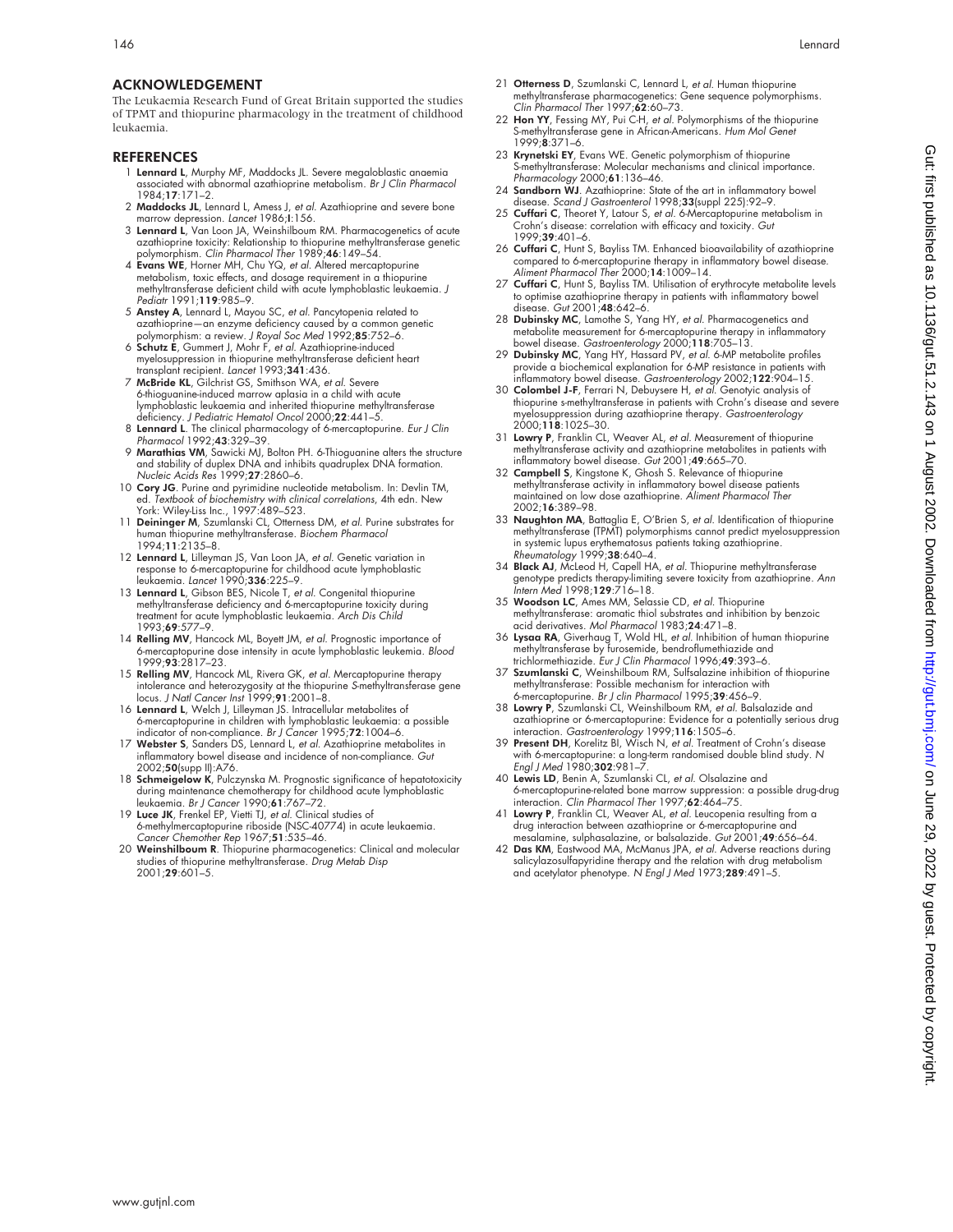# PostScript ..............................................................................................

# LETTERS

# ITPA genotyping test does not improve detection of Crohn's disease patients at risk of azathioprine/6-mercaptopurine induced myelosuppression

The thiopurine drugs azathioprine (AZA) and 6-mercaptopurine (6-MP) are effective for the treatment of inflammatory bowel disease (IBD) and their prescription is increasing. Haematotoxicity, which can lead to potentially life threatening bone marrow suppression, represents the most serious side effect of thiopurine therapy. It has been attributed to the accumulation of active cytotoxic metabolites of AZA/6-MP, collectively called 6-thioguanine nucleotides, resulting from a deficiency in thiopurine catabolism specifically catalysed by the thiopurine S-methyltransferase (TPMT) enzyme. Genotyping tests are now available to identify deficient and intermediate methylators who are, respectively, homozygous and heterozygous for non-functional alleles of the TPMT gene. As pointed out by Lennard in the leading article  $(Gut 2002; 51:143-6)$ , it is clear that myelosuppression may be caused by other factors in addition to variable TPMT.

Since the identification of the molecular basis of inosine triphosphate pyrophosphatase (ITPAse) deficiency, $1$  a clinically benign condition characterised by abnormal accumulation of inosine triphosphate in erythrocytes, the possibility of a correlation between thiopurine toxicity and ITPAse deficiency has been raised. Complete ITPase deficiency was found to be associated with a homozygous missense  $94C$  $A$  mutation that encodes a Pro<sup>32</sup>Thr exchange, whereas an intronic IVS2+21A.C polymorphism was shown to have a less severe effect, homozygotes retaining 60% ITPAse activity. It was then postulated that in ITPAse deficient patients treated with thiopurine drugs, a 6-thio-ITP metabolite could accumulate resulting in toxicity. $<sup>1</sup>$  A</sup> recent study in 62 patients with inflammatory bowel disease reported a significant association between the  $ITPA$  94C $>$ A polymorphism and AZA related adverse effects, specifically flu-like symptoms, rash, and pancreatitis.<sup>2</sup> No correlation was observed with occurrence of neutropenia but only 11 patients were studied. We previously reported TPMT genotype analysis in 41 Crohn's disease

(CD) patients who had experienced leucopenia during AZA/6-MP therapy.<sup>3</sup> Even though this study confirmed the efficiency of TPMT genotyping in identifying patients at risk of developing myelosuppression, it also highlighted its limitations, as only 27% of patients carried mutant alleles of the TPMT gene that were associated with enzyme deficiency. This prompted us to investigate the occurrence of ITPA mutations in this series of patients in order to evaluate whether genotyping of the ITPAse gene could improve the detection rate of patients at risk of thiopurine myelotoxicity.

Our population comprising 41 patients with CD has been described in detail previously.3 Briefly, all patients had either leucopenia (white blood cell count <3000/  $mm^3$ ; n = 24) or thrombocytopenia (platelets  $\langle 100\ 000/\text{mm}^3; \ n = 30$ ), or both (n = 14), leading either to discontinuation of treatment or reduction of dose by 50% or more during AZA  $(n = 33)$  or 6-MP  $(n = 8)$  treatment. Patients were genotyped for the ITPA 94C>A and IVS2+21A $>$ C mutations according to a previously described procedure based on endonuclease digestion of polymerase chain reaction products.<sup>1</sup> Distribution of the 41 patients according to their ITPA genotype is presented in table 1 and compared with that of a previously published control population of 100 healthy Caucasians.<sup>1</sup> Allele frequencies in the CD population were 0.085 for the 94C>A mutation and 0.12 for the IVS2+21A>C mutation, similar to frequencies observed in the control population (0.06 and 0.13, respectively). There was no significant difference in the genotypes distribution between the two populations, which confirmed the lack of association between ITPAse deficiency and myelosuppression during thiopurine therapy. Due to the retrospective nature of the study, no correlation with other side effects could be investigated.

In conclusion, application of ITPA genotyping tests does not seem to improve the identification of patients at risk of myelosuppression with AZA/6-MP therapy. Although we believe that conventional TPMT genotyping tests should still be applied before the initiation of thiopurine treatment, further work is needed on the role of other candidate genes that may be involved in thiopurine haematotoxicity.

#### Acknowledgements

We thank N Ferrari and A Vincent for their assistance in performing the study and the members of the GETAID for recruiting patients in the study.

**Table 1** Distribution of ITPA genotypes in 41 Crohn's disease (CD) patients and 100 healthy Caucasians

| <b>ITPA</b> genotype                           | CD patients $(n=41)$ | Control population $\uparrow$ (n = 100) |
|------------------------------------------------|----------------------|-----------------------------------------|
| Wt/Wt<br>Wt/94C > A                            | $26(0.63)$ *         | 64 (0.64)                               |
| $Wt/IVS2+21A > C$                              | 6(0.15)<br>7(0.17)   | 10(0.10)<br>24 (0.24)                   |
| 94C > A/94C > A<br>$IVS2+21A > C/IVS2+21A > C$ | 0(0.00)<br>1(0.02)   | 0(0.00)<br>0(0.00)                      |
| $94C > A/IVS2 + 21A > C$                       | 1(0.02)              | 2(0.02)                                 |

\*Values in parentheses represent genotype frequencies.

The control population comprised 100 healthy Caucasians who were genotyped in a previous study.<sup>1</sup>

D Allorge, R Hamdan, F Broly

EA2679, Faculté de Médecine/Pôle Recherche, Place de Verdun, Lille, France

#### C Libersa

Centre d'Investigations Cliniques, Hôpital<br>Cardiologique, CH et U Lille, Lille, France

#### J-F Colombel

Service d'Hépato-Gastroentérologie, Hôpital Huriez, CH et U Lille, Lille, France

Groupe d'Etudes Thérapeutiques des Affections Inflammatoires Digestives (GETAID) Service d'Hépato-Gastroentérologie, Hôpital Saint-Louis, Paris, France

Correspondence to: Professor J-F Colombel, Service d'Hépato-Gastroentérologie, Hôpital Huriez, CH et U Lille, 59037 Lille, France; jfcolombel@chru-lille.fr

doi: 10.1136/gut.2004.055947

Competing Interests: None declared.

#### References

- 1 Sumi S, Marinaki AM, Arenas M, et al. Genetic basis of inosine triphosphate pyrophosphohydrolase deficiency. *Hum Genet*<br>2002;**111**:360–7.
- 2 Marinaki AM, Ansari A, Duley JA, et al. Adverse drug reactions to azathioprine therapy are associated with polymorphism in the gene encoding inosine triphosphate pyrophosphatase (ITPase). Pharmacogenetics 2004;14:181–7.
- 3 Colombel JF, Ferrari N, Debuysere H, et al. Genotypic analysis of thiopurine Smethyltransferase in patients with Crohn's disease and severe myelosuppression during azathioprine<br>therapy*. Gastroenterology* 2000;**118**:1025–30.

### Small bowel malignancy at diagnosis of coeliac disease

We were very interested in the paper by Rampertab et al (Gut 2003;52:121–14) and the correspondence by Hawdle et al (Gut 2004;53:470). Their data are quite similar to ours, from the Italian Registry of Complications of Coeliac Disease.

We collected information on 1968 patients over 18 years of age (mean age at diagnosis: 36.7 years; female/male ratio 3:1), diagnosed with coeliac diseases between January 1982 and December 2002 at 20 Italian clinical centres specialised in gastrointestinal disease. The diagnosis was made according to revised ESPGHAN criteria.<sup>1</sup> We found five  $(0.25\%)$ patients with a small bowel malignancy at the time of diagnosis of coeliac disease. Age range was 49–69 years (mean 59 years) with a predominance of females (4:1). Survival rate was very poor as three patients died within 36 months of diagnosis.

These results indicate that there is an increased risk of developing small bowel malignancy in patients with coeliac disease. This correlation was confirmed by the female/ male ratio. In fact, while small bowel neoplasms are usually more frequent in males, in our population four of five cases were female. Moreover, mean age at diagnosis of these cases was higher than that of patients overall, emphasising that the risk of a neoplasm increases with longstanding coeliac disease.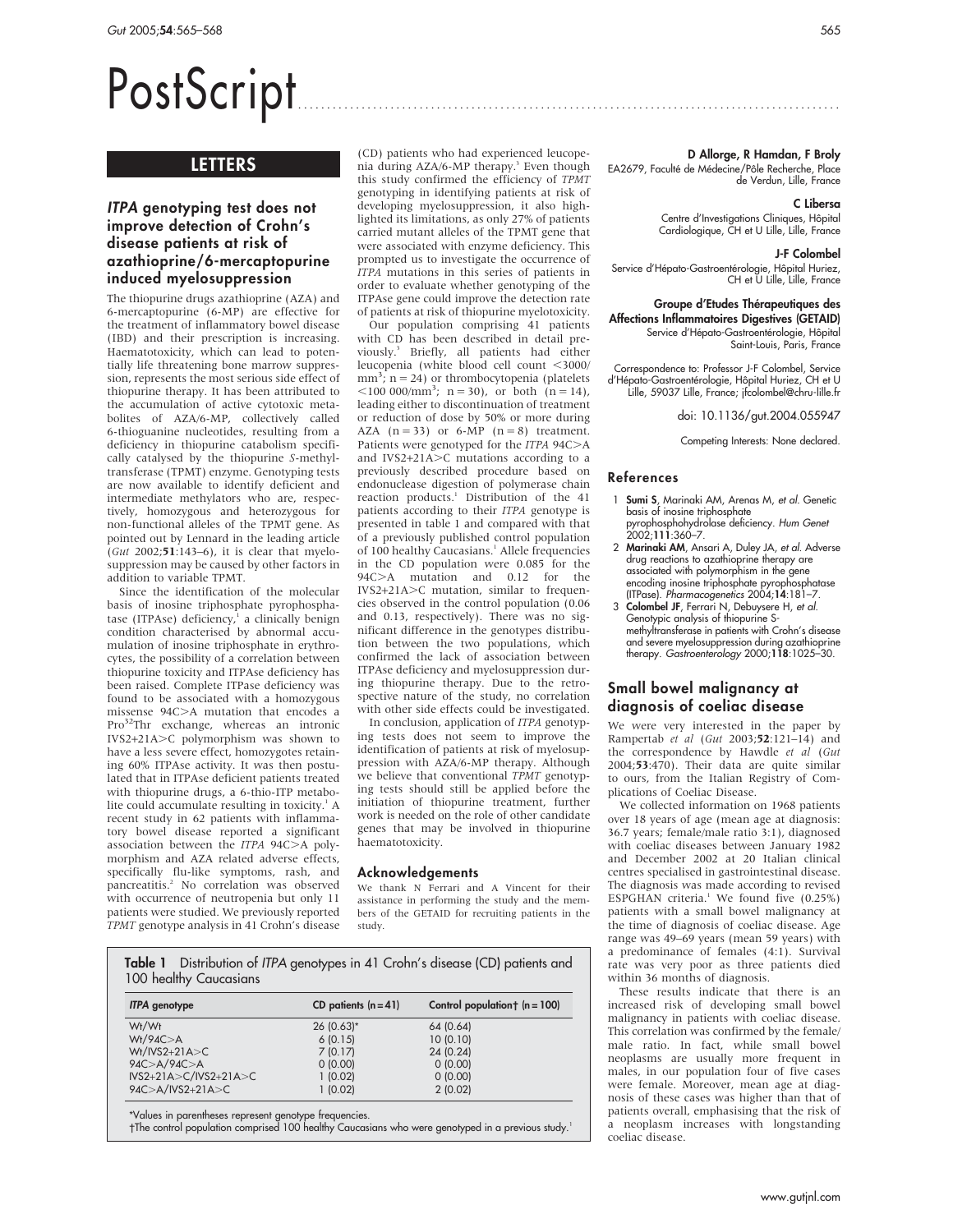In conclusion, early diagnosis of coeliac disease should be made to prevent small bowel neoplasms from developing, and screening for this cancer should be carried out at diagnosis of coeliac disease, especially in patients diagnosed during adulthood.

#### M Silano, M De Vincenzi

Division of Human Nutrition and Health, Istituto Superiore di Sanità, Rome, Italy

Correspondence to: Dr M Silano, Division of Human Nutrition and Health, Istituto Superiore di Sanita', Viale Regina Elena, 299, 00161 Roma, Italy; marco.silano@iss.it

Competing Interests: None declared.

#### Reference

1 Walker-Smith J, Guandalini S, Schmitz J, et al. Revised criteria for diagnosis of coeliac disease. Report of Working Group of European Society of Paediatric Gastroenterology and Nutrition. J Pediatr Gastroenterol Nutr 1990;65:909–11.

# Hypergastrinaemia in patients infected with Helicobacter pylori treated with proton pump inhibitors

We read with interest the commentary by McColl on Helicobacter pylori infection and long term proton pump inhibitor (PPI) therapy (Gut 2004;53:5-7).

It is remarkable that he did not mention gastrin although hypergastrinaemia is a result of reduced gastric acidity<sup>1</sup> as well as Helicobacter pylori infection, $^2$  and that patients with H pylori infection treated with PPI have additive hypergastrinaemia.<sup>3</sup> Hypergastrinaemia predisposes to gastric carcinoids in  $animals<sup>4 5</sup>$  and humans<sup>67</sup> as well as to malignant ECL cell derived tumours (gastric  $carcinomas)$  in animals $^8$  and humans.<sup>9</sup>

Interestingly, the carcinogenic effect of H pylori infection may be completely explained by its hypergastrinaemic effect,<sup>11</sup> a work where McColl was one of the authors. Furthermore, the increased gastric cancer frequency in moderate hypergastrinaemic INS-GAS mice concomitantly infected by H  $pylori$  infection<sup>12</sup> may also be caused by increased hypergastrinaemia in infected mice.<sup>13</sup>

To conclude, it is odd that gastrin was not taken into consideration when discussing the risk of gastric cancer following treatment with PPI in patients infected with  $H$  pylori. Animal as well as human studies linking gastrin to gastric cancer give support for a strategy where H pylori is eradicated in patients on long term PPI treatment.

#### H L Waldum

Correspondence to: Professor H L Waldum, Norwegian University of Science and Technology, Department of Clinical and Molecular Medicine, Trondheim University, Trondheim N-7006, Norway; helge.waldum@medisin.ntnu.no

Competing Interests: None declared.

#### References

- 
- 1 Korman MG, Strickland RG, Hansky J. Serum gastrin in chronic gastritis. BMJ 1971;2:16–18. 2 Moss SF, Calam J. Acid secretion and sensitivity to gastrin in patients with duodenal lulcer: effect of eradication of Helicobacter pylori. Gut 1993;34:888–92.
- 3 Schenk BE, Kuipers EJ, Klinkenberg-Knol EC, et al. Hypergastrinaemia during long-term omeprazole therapy: influences of vagal nerve function, gastric emptying and Helicobacter pylori infection. Aliment Pharmacol Ther 1998;12:605–12.
- 4 Havu N. Enterochromaffin-like cell carcinoids of gastric mucosa in rats after life-long inhibition of gastric acid secretion. Digestion 1986;35(suppl):42–55.
- 5 Hirayama F, Takagi S, Iwao E, et al. Development of poorly differentiated adenocarcinoma and carcinoid due to long-term Helicobacter pylori colonization in Mongolian gerbils. J Gastroenterol 1999;24:450–4.
- 6 Sjöblom S-M, Sipponen P, Karonen S-L, et al. Argyrophil cell hyperplasia and carcinoid tumours in oxyntic mucosa of the stomach. Dependence on duration of pernicious anaemia. Eur J Gastroenterol Hepatol 1991;31:153–7.
- 7 Cadiot G, Vissuzaine C, Potet F, et al. Fundic argyrophic carcinoid tumor in a patient with sporadic-type Zollinger-Ellison syndrome. Dig Dis Sci 1995;40:1275–8.
- 8 Waldum HL, Rørvik H, Falkmer S, et al. Neuroendocrine (ECL-cell) differentiation of spontaneous gastric carcinomas of cotton rats (Sigmodon hispidus). Lab Anim Sci 1999;49:241–7.
- 9 Qvigstad G, Qvigstad T, Westre B, et al. Neuroendocrine differentiation in gastric adenocarcinomas associated with severe hypergastrinemia and/or pernicious anemia. APMIS 2002;110:132–9.
- 10 Qvigstad G, Falkmer S, Westre B, et al. Clinical and histopathological tumour progression in ECL cell carcinoids (''ECLomas''). APMIS 1999;107:1085–93.
- 11 Hansen S, Vollset SE, Ardill JES, et al. Hypergastrinemia is a strong predictor of distal gastric adenocarcinoma among Helicobacter pylori infected persons. *Gastroenterology*<br>1997;**112**:A575.
- 12 Wang TC, Dangler CA, Chen D, et al. Synergistic interaction between hypergastrinemia and Helicobacter infection in a mouse model of gastrin carcinoma. Gastroenterology 2000;118:36–47.
- 13 Waldum HL, Brenna E, Martinsen TC. Safety of proton pump inhibitors. Aliment Pharmacol Ther 2000;14:1537–8.

# Terminal ileal biopsies should not be used to document extent of colonoscopic examination

We commend the British Society of Gastroenterology and the authors for the excellent publication of guidelines for the management of inflammatory bowel disease in adults (Gut 2004;53(suppl V):vi-16). However, we feel that their recommendation for routine terminal ileal biopsying is inappropriate. Although it is important to biopsy the terminal ileum if there is macroscopic evidence of an abnormality, their statement that ''a terminal ileal biopsy performed at colonoscopy documents the extent of examination'' is not recommended practice, due to the potential risk of variant Creutzfeld-Jacob disease transmission from prion proteins which are prevalent in the lymphoid tissue of Peyer's patches in the ileum. Although the use of disposable forceps may reduce the risk of transmission, there could still be contamination of the intubation channel of the colonoscope and prion protein is resistant to the standard endoscopic cleaning process.<sup>1</sup> If the extent of examination needs to be documented, then a photograph of the ileocaecal valve or ileal mucosa is preferable.

It is worth emphasising that prion protein may be present in any part of the gastrointestinal tract<sup>2</sup> and random biopsy of gastrointestinal mucosa for reasons other than confirming an endoscopic abnormality or excluding microscopic colitis is not acceptable. Similarly, for surveillance colonoscopy where multiple biopsy is recommended, the risk benefit ratio of this policy must be supported by the clinical indications.

#### **MD** Rutter

University Hospital of North Tees, Stockton-on-Tees, Cleveland, UK

#### M G Bramble

James Cook University Hospital, Middlesbrough, Cleveland, UK

Correspondence to: Dr M D Rutter, University Hospital of North Tees, Stockton-on-Tees, Cleveland, TS19 8PE, UK; matt.rutter@nth.nhs.uk

Competing Interests: None declared.

#### References

- 1 Bramble MG, Ironside JW. Creutzfeld-Jakob disease: implications for gastroenterology. Gut 2002;50:888–90.
- 2 Herzog C, Sales N, Etchegaray N, et al. Tissue distribution of bovine spongiform encephalopathy agent in primates after intravenous or oral infection. Lancet 2004;363:422–8.

# IgG food antibodies should be studied in similarly treated groups

The recent paper by Atkinson and colleagues (Gut 2004;53:1459–1464) regarding IgG food antibodies and irritable bowel syndrome (IBS) fails to compare like with like. Regardless of the IgG results, the treatment group excluded significantly different foods to the control group, particularly those foods which appear to exacerbate symptoms of IBS. Of particular concern is the ''yeast exclusion'' diet. A low yeast diet is not a recognised diet in standard textbooks of dietetics and nutrition. However, alternative practitioners offering such a ''yeast exclusion diet'' sometimes recommend exclusion of a wide range of foods, such as: bakery products, alcoholic beverages, many other beverages including commercial fruit juices, cereals, condiments, dairy produce, fungi, meat products (hamburgers, sausages, and cooked meats made with bread or breadcrumbs), yeast extracts (Bisto, Marmite, Oxo, Bovril, Vegemite, gravy browning, and all similar extracts), all B vitamin preparations, and sometimes, most worryingly, ''sugar foods'' (sugar, sucrose, fructose, maltose, lactose, glycogen, glucose milk, sweets, chocolate, sweet biscuits, cakes, candies, cookies, puddings, desserts, canned food, packaged food, hamburgers, honey, mannitol, sorbitol, galactose, monosaccharides, polysaccharides, date sugar, turbinado sugar, molasses, maple syrup, most bottled juices, all soft drinks, tonic water, milkshakes, raisins, dried apricots, dates, prunes, dried figs, and other dried fruit).

Therefore, regardless of IgG antibody status, the dietary restrictions in one group are not controlled for by the other group, and hence the conclusion may not be valid.

It would also be helpful to know if any of the patients with IgG antibodies to a particular antigen also had IgE antibodies to the same antigen.

#### W A C Sewell

Correspondence to: Dr W A C Sewell, Path Links Immunology, Scunthorpe General Hospital, Scunthorpe DN15 7BH, UK; carrock.sewell@nlg.nhs.uk

Competing Interests: None declared.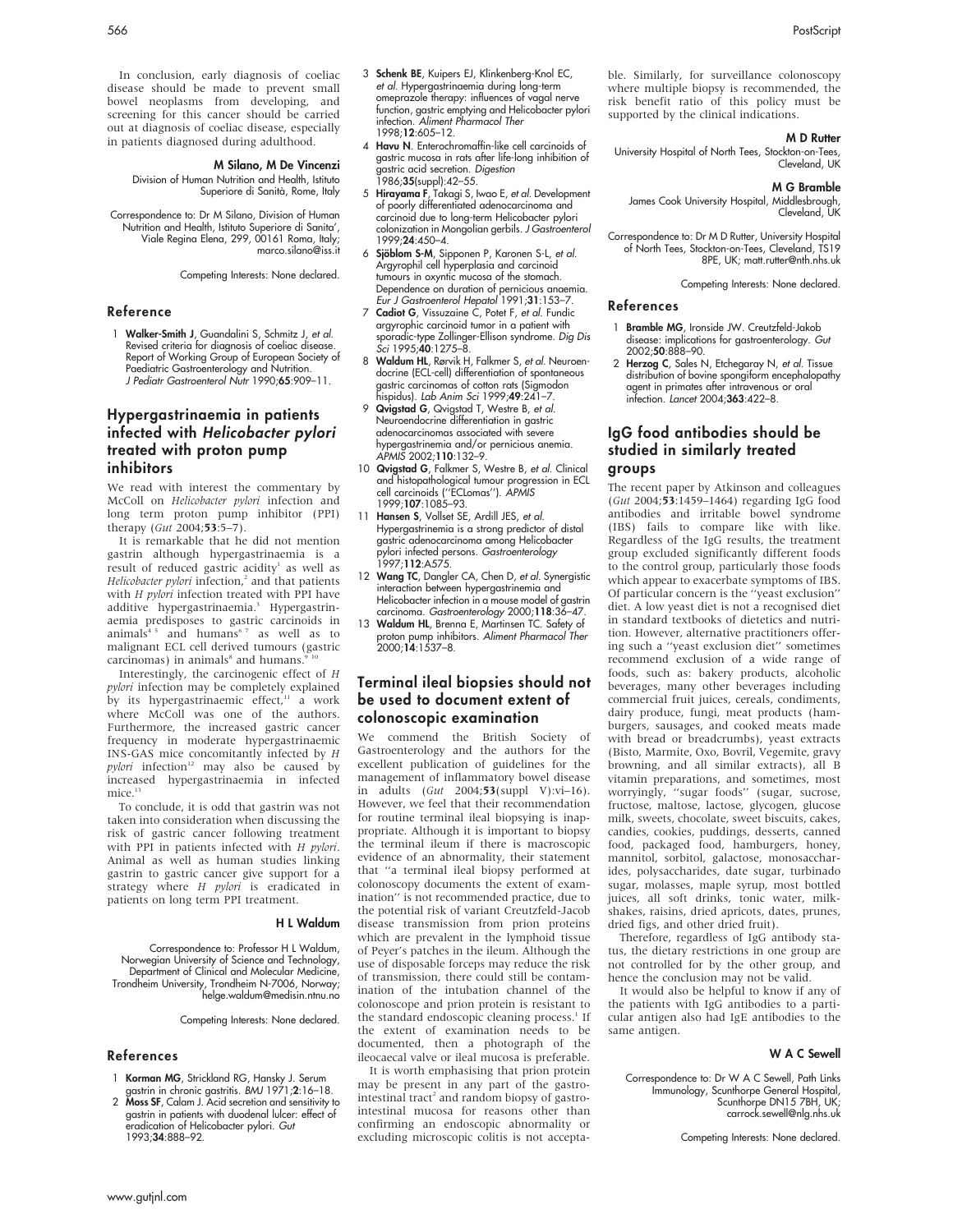#### IgG antibodies to foods in IBS

We read with interest the article by Atkinson et al (Gut 2004;53:1459–64). The authors describe an important advance in our understanding of the putative role of inflammation in irritable bowel syndrome (IBS). However, we wonder whether their conclusion that assay of IgG antibodies may have a role in identifying candidate foods for elimination to treat patients with IBS may be a step too far. The four foods to which the patients most commonly formed antibodies and hence the four foods most commonly eliminated from the ''true diet'' were yeast (86.7%), milk (84.3%), whole egg (58.3%), and wheat (49.3%). The ''sham diet'' involved eliminating foods to which the patients had not formed antibodies and, therefore, in the sham group the exclusion rates for yeast, milk, whole egg, and wheat were very low (0%, 1.3%, 26.7%, and 8% respectively). It is therefore difficult to assess whether a diet excluding these foods would have led to symptomatic improvement in all patients, regardless of their antibody status.

Furthermore, the foods to which the study group commonly formed antibodies were similar to those already identified as leading to symptomatic benefit in patients with IBS when excluded from their diet. In a review cited by Atkinson and colleagues, $<sup>1</sup>$  it was</sup> noted that in eight trials of exclusion diets in IBS, seven identified dairy products and five identified wheat as worsening symptoms. It is not clear whether the difference in improvement in symptoms seen in the current study between true and sham groups can be explained simply by the omission of these foods. This could in practice eliminate the need for antibody testing.

J E D Mawdsley, P Irving, R Makins

Barts and the London School of Medicine and Dentistry, London, UK

Correspondence to: Dr J E D Mawdsley, St Bartholomew's and Royal London Hospital, Turner St, London E1 2AD, UK; joelmawdsley@yahoo.com

Competing Interests: None declared.

#### Reference

1 Burden S. Dietary treatment of irritable bowel syndrome: current evidence and guidelines <del>l</del>or<br>future practice. *J Hum Nutr Diet* 2001;14:231–41.

# Influence of dietary factors on the clinical course of inflammatory bowel disease

Jowett et al reported in their elegant study on the role of diet in maintaining remission in patients with ulcerative colitis (Gut 2004;53:1479–84). Surely the effect of diet has an essential, but often forgotten, role in altering the course of disease in all types of inflammatory bowel diseases. This role does not necessarily act by maintaining patients in remission clinically, but perhaps more importantly by minimising the activities of the disease and rendering it quiescent.

We have recently reported a case of active stricturing Crohn's disease in an adult female patient with high stoma output.<sup>1</sup> She was treated solely with casein base formula (Modulen IBD-Nestle, Vevey, Switzerland) for three weeks. Her stoma output was reduced from 2800 ml to 400 ml per day by day 10. Serum albumin and serum protein significantly increased also. She subjectively felt better and pain free and stopped her opiate and non- opiate formula. The casein based formula is a nutritionally complete formulation containing a natural antiinflammatory growth factor, transforming growth factor  $\alpha$ 2. The mechanism for inducing remission in our patient was possibly inhibition of expression of MHC class II protein in downregulating the inflammatory response.<sup>2</sup>

Previous studies have shown that there is a decrease in plasma antioxidant defences in all types of inflammatory bowel disease.<sup>3</sup> This is mirrored by an increase in free radical peripheral leucocyte DNA damage. It is therefore possible that the casein based formula acts as an antioxidant to minimise the oxidative stress that occurs in patients with active Crohn's disease. Another possible mechanism is that this formula may have a role as a prebiotic by stimulating the activity of bacteria which are already present in the gut.

Remission induced in our case study highlights the part played by a casein based formula in the management of adult Crohn's disease. The encouraging result demonstrates the need to treat similar cases with dietary measures first. This opportunity should not be missed as it may well obviate the need for surgical intervention or administration of potent pharmacotherapeutic agents which carries the risk of several comorbidities.

#### N Y Haboubi, S Jones

Nevill Hall Hospital, Gwent, South Wales, UK

Correspondence to: Dr N Y Haboubi, Nevill Hall Hospital, Brecon Rd, Abergavenny, Gwent NP7 7EG, South Wales, UK; nadim.haboubi@ gwent.wales.nhs.uk

Competing Interests: None declared.

#### References

- 1 Jones S, Shannon H, Srivastava E, et al. A novel approach to a patient with Crohn's disease and a high stoma output: a missed opportunity? Scand J Gastroenterol 2004;4:398–400.
- 2 Donnet-Hughes A, Duc N, Serrant P, et al. Bioactive molecules in milk and their role in health and disease: the role of transforming growth factor-a. Immunol Cell Biol 2000;34:49–53.
- 3 D'Odorico A, BortolanS, Gaardin R, et al. Reduced plasma antioxidant concentrations and increased oxidative DNA damage in inflammatory bowel disease. Scand J Gastroenterol 2001;36:1289–94.

#### Identification of ferroportin disease in the Indian subcontinent

Haemochromatosis is a common inherited disorder of iron metabolism, characterised by excessive iron absorption and deposition in tissues. The majority of cases are associated with mutations in the HFE gene and inherited in an autosomal recessive manner.<sup>1</sup> Autosomal dominant forms of haemochromatosis have been reported, mainly associated with mutations in the ferroportin 1 gene.<sup>2</sup> This syndrome, termed type 4 haemochromatosis or more recently ferroportin disease,<sup>3</sup> is usually characterised by an early increase in serum ferritin with normal transferrin saturation. Iron accumulation is most prominent in Kupffer cells and other macrophages, in addition to hepatocytes. Some patients do not tolerate venesection

therapy well and can develop anaemia. Hereditary iron overload disorders appear to be uncommon in Asia. Secondary iron overload due to beta thalassaemia is relatively common in the Indian subcontinent. However, primary iron overload disorders and HFE mutations appear to be rare and cases have not been well characterised in this region.<sup>45</sup> We identified a patient from the Indian subcontinent with features typical of ferroportin disease.

A 36 year old female of Sri Lankan origin presented for a routine medical examination in December 2003. She was found to have an elevated serum ferritin of 3145 µg/l. Her serum iron  $(17.1 \text{ }\mu\text{mol/l})$  and transferrin saturation (29%) were normal. Liver functions tests, blood glucose, and thyroid studies were all normal. Physical examination was normal and she had no significant past medical history or risk factors for iron overload.

C282Y, H63D, and S65C HFE gene mutations were all negative and she had no family history of iron overload. Her mother and three siblings all had normal serum ferritin levels. Her father died of ischaemic heart disease aged 48 years.

A magnetic resonance imaging scan showed hepatic iron overload. Liver biopsy showed grade 3–4 iron deposition within hepatocytes and Kupffer cells; no fibrosis or cirrhosis was evident (fig 1). The hepatic iron concentration was 17 700 µg/g dry weight and hepatic iron index was 9.1.

Venesection therapy was initially poorly tolerated with the development of anaemia following the first two 500 ml venesections. Her haemoglobin is now stable on a programme of 300–500 ml venesections every three weeks.

The features of ferroportin disease in this patient led us to sequence the ferroportin 1 gene, as previously described.<sup>6</sup> Analysis of the DNA sequence revealed a heterozygous three base pair deletion (TTG) in exon 5. This is the same deletion, V162del, described by us and others in haemochromatosis patients from Australia, the UK, Italy, and Greece.<sup>6</sup>

This is the first report to identify V162del or indeed any ferroportin 1 mutation in an individual from the Indian subcontinent. Identification of V162del in an Asian patient confirms that this mutation is likely to be the most common mutation of ferroportin 1 and the most common cause of non-HFE associated haemochromatosis. The wide geographical distribution of this mutation suggests that it is a recurrent mutation that has repeatedly arisen in distinct populations, probably by slippage mispairing.

Iron overload in this patient was typical of ferroportin disease. At the time of diagnosis she was asymptomatic and had no fibrosis on liver biopsy. Whether fibrosis or clinical complications will develop with age if iron stores are not depleted is unclear.

In conclusion, we have identified the V162del mutation of ferroportin 1 in a fifth geographical location, emphasising that this mutation is the most common and widely distributed mutation which causes non-HFE haemochromatosis. We have identified V162del in a region where iron overload disorders have not been well characterised. Analysis of this and other ferroportin 1 mutations may be useful in the study of iron overload disorders in this region and may be the basis of hitherto unexplained cases of iron overload.